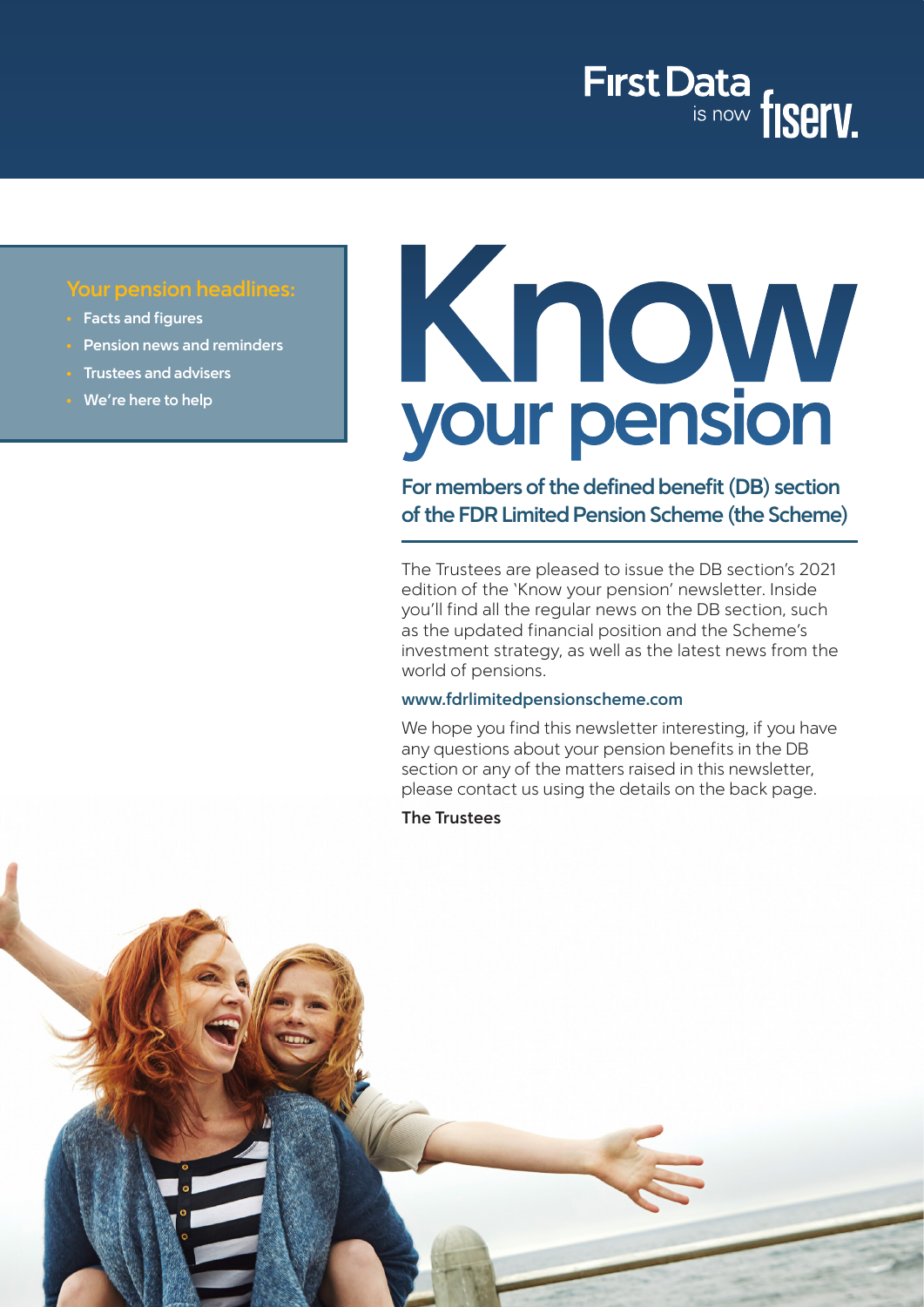# **Facts and figures**

## **Accounts**

Below are the details of the DB section's income and expenditure for the year ended 31 March 2019 and 31 March 2020:

|                                          | 2018/19 (£)    | 2019/20(£)     |
|------------------------------------------|----------------|----------------|
| <b>Fund value at 1 April</b>             | 650,810,506    | 660,868,655    |
| Income                                   |                |                |
| Employer contributions                   | 99,880         | 42,376         |
| <b>Total income</b>                      | 99,880         | 42,376         |
| Expenditure                              |                |                |
| <b>Benefits</b>                          | (13, 209, 791) | (13, 473, 306) |
| Payments to and on account of leavers    | (13, 224, 212) | (5,903,932)    |
| Administration expenses                  | (674, 571)     | (786, 461)     |
| <b>Total expenditure</b>                 | (27, 108, 574) | (20, 163, 699) |
| <b>Investments</b>                       |                |                |
| Investment income                        | 9,626,006      | 8,927,896      |
| Change in market value of investments    | 29,536,117     | 4,246,277      |
| Investments management expenses          | (2,095,280)    | (2,170,070)    |
| Net investment gain/loss during the year | 37,066,843     | 11,004,103     |
| <b>Transfers between sections</b>        |                |                |
| <b>Fund value at 31 March</b>            | 660,868,655    | 651,751,435    |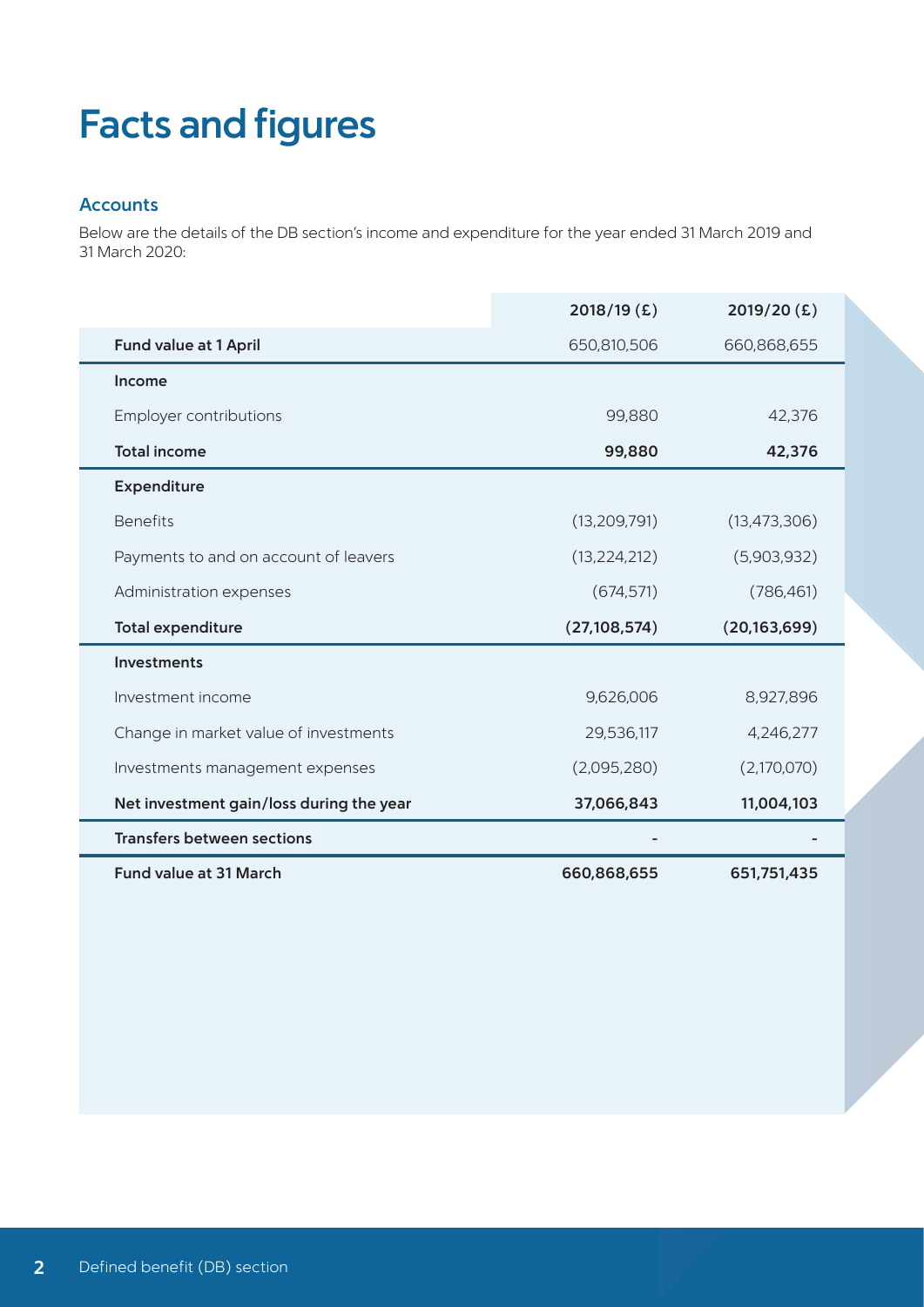# **Facts and figures** (continued)

# **Membership**

The chart below shows membership of the DB section of the Scheme at 31 March 2020. Figures from 2019 have been included for comparison.

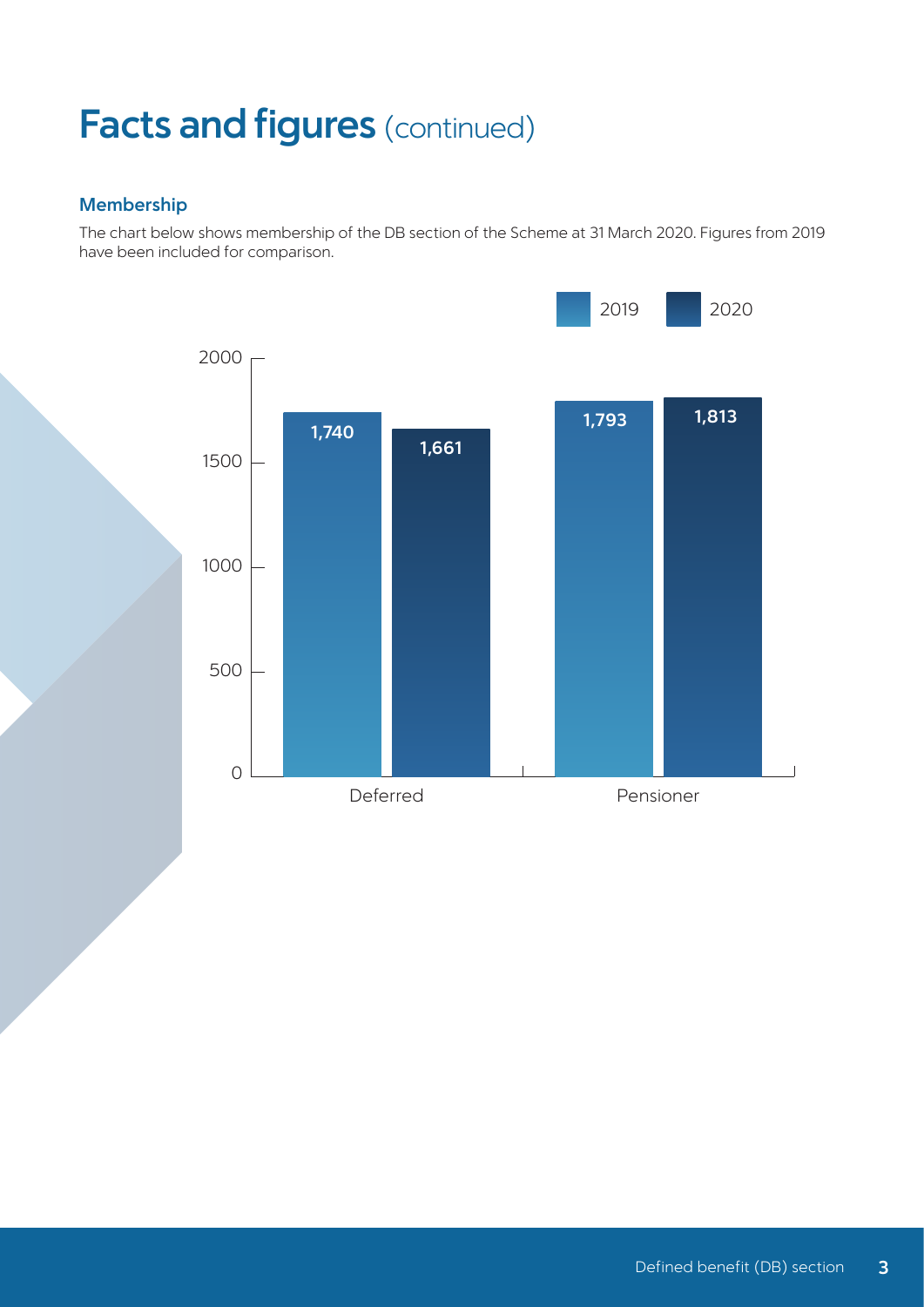# **Trustee news**

### **Your opportunity to nominate a Trustee**

The Scheme is looked after by the Trustee Board, which takes responsibility for managing the Scheme conscientiously and in the best interests of members and beneficiaries.

#### **The current Directors of the Trustee Board are:**

Employer Appointed Trustees: Keith Rowling, Daniel Waller

Member Nominated Trustees: Peter Motley, Carol Carter

#### Independent Trustees:

Ross Trustees Services Limited

It is a legal requirement that at least one third of pension scheme trustees are member nominated. The term of office for Carol Carter ends in 2021 so we are inviting nominations for a Member Nominated Director (MND)to serve on the Trustee board for the next three year term. (Note that Peter Motley's term of office continues until 2023).

Member Nominated Directors must be members of the Scheme who are either still employed by Fiserv or pensioner members. Nominated individuals will be selected via a panel including some of the existing Trustee Directors. Member Nominated Directors will participate fully in decision making processes and cannot be removed from office without the agreement of all other Trustee Directors.

#### **Carol Carter is willing to stand for a further term of office.**

#### **Carol Carter (formerly Dutton)**

Carol joined First Data in 1982 and continued in her career until she retired in 2004. At retirement Carol was the Senior Manager for Service Provision. Carol is in her fourth period as an MND and is keen to be reappointed. Carol has achieved the Award in Pension Trusteeship from the Pensions Management Institute.

All members are eligible to nominate someone who is either a pensioner or a deferred member who remains an employee of Fiserv. If you wish to nominate someone, we will require their consent to stand for nomination. Nominations should be made by email to the Secretary to the Trustees: **Andrew.Smith6@Capita.com** and should include the following information:

- The name of the person being nominated
- Your own name
- Your National Insurance number (so we can verify that you are a member)

We will also require the person being nominated to confirm by email

- Confirmation that they are willing to stand
- Their National Insurance number (so we can verify that they are a member)

If you do not have internet access, a paper nomination form can be requested by calling **07834 603121**. The deadline for nominations is 30 September 2021. If you have any questions about becoming a Trustee, then please contact the Secretary to the Trustees:

#### Andrew Smith, Secretary to the Trustees of the FDR Limited Pension Scheme, Capita, 65 Gresham Street, London, EC2V 7NQ

Trustees are responsible for the proper running of the Scheme which includes the collection of contributions, the investment of assets and the payment of benefits. Scheme members look to the Trustees to make sure that the Scheme is well run. The Trustee board meets either four full days or eight half-days each year, currently by video conference. When held in person, meetings take place in London. Additional meetings may be held when necessary. In addition to the meetings, some reading and preparation is required. There is an induction programme for new Trustees and training is available. Potential nominees should be satisfied that they have sufficient time to devote to the Trustee role.

Details of the role and duties of a trustee can be found on the Pensions Regulator's website at the following address: **[www.thepensionsregulator.gov.](http://www.thepensionsregulator.gov.uk/trustees ) [uk/trustees](http://www.thepensionsregulator.gov.uk/trustees )**

Following the resignation of Mitch Bivona as a Trustee director, the Company has appointed Ross Trustees to the Trustee Board. Ross

Trustees is one of the UK's leading professional pensions trustee firms and you can find out more about who they are and what they do by visiting: **www.rosstrustees.com**

Ross Trustees will be represented on the Trustee Board by Jo Myerson. Jo has spent her career in pensions and was awarded Trustee of the Year at Professional Pensions' Women in Pensions Awards 2020. Jo takes a collaborative approach to pension trusteeship, engaging constructively with sponsoring employers and advisers to achieve the best outcomes for members.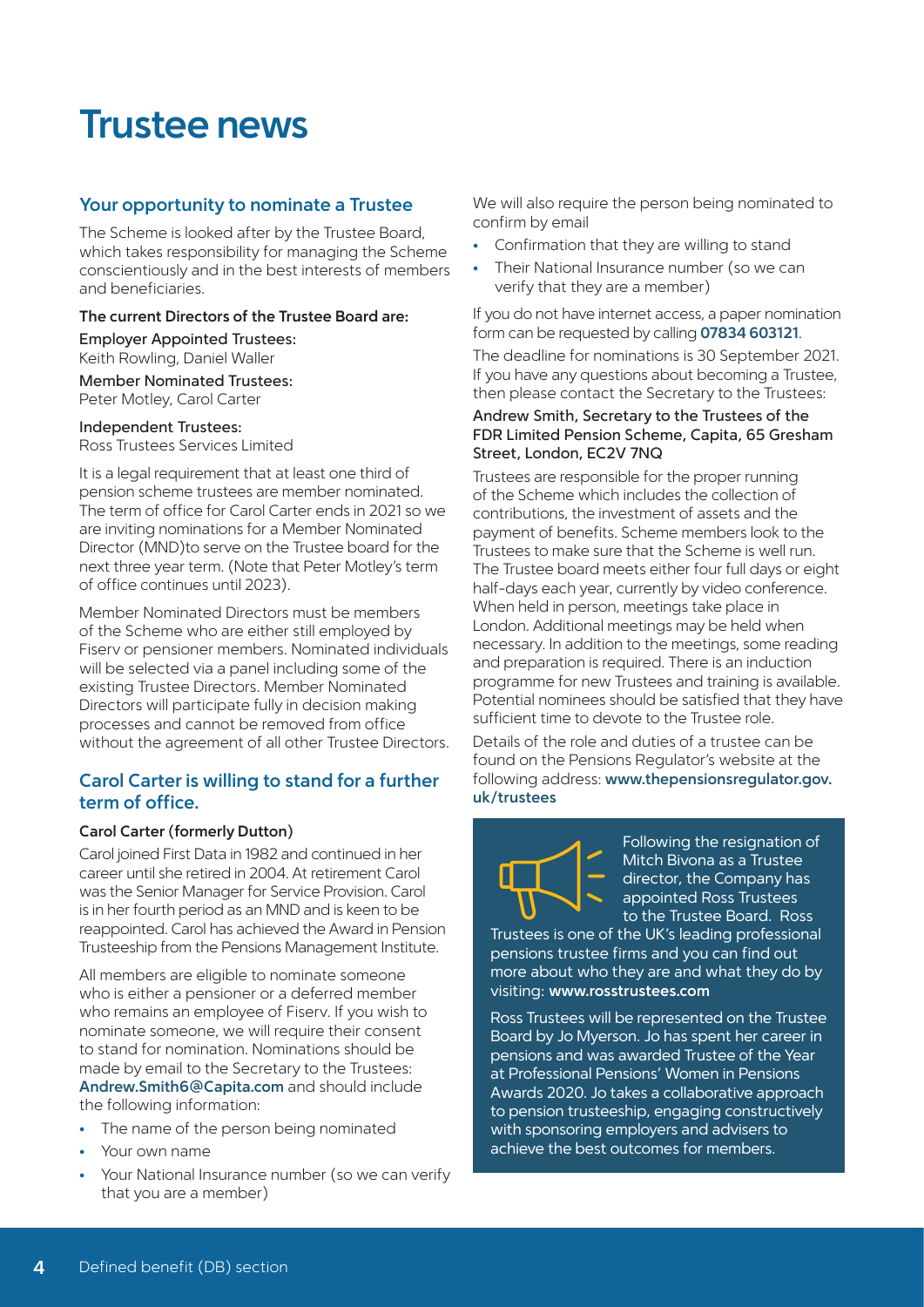# **Pension news and reminders**

### **Pension scams**

In these uncertain times, the investment markets may look volatile and pension savers may be persuaded to transfer their pensions.

This means an increased risk of people being targeted by fraudsters who try to scam you out of your hard - earned pension and lure you into investing into their supposed 'safe havens'. You need to remember to be extremely cautious when transferring your pension from your Scheme and always seek independent financial advice from trusted sources like MoneyHelper at **[www.](http://www.moneyhelper.org.uk/en/pensions-and-retirement/taking-your-pension/find-a-retirement-adviser) [moneyhelper.org.uk/en/pensions-and-retirement/](http://www.moneyhelper.org.uk/en/pensions-and-retirement/taking-your-pension/find-a-retirement-adviser) [taking-your-pension/find-a-retirement-adviser](http://www.moneyhelper.org.uk/en/pensions-and-retirement/taking-your-pension/find-a-retirement-adviser)** or our panel of qualified financial advisers. Please click on the 'Managed Retirement Services' link on the microsite – here for more information: **[www.](http://www.fdrlimitedpensionscheme.com/home/dc/at-retirement
) [fdrlimitedpensionscheme.com/home/dc/at](http://www.fdrlimitedpensionscheme.com/home/dc/at-retirement
)[retirement](http://www.fdrlimitedpensionscheme.com/home/dc/at-retirement
)**

## **Could you spot a scam?**

See just how aware you are of fraudsters and take the Financial Conduct Authority's quiz on pension scams **www.fca.org.uk/scamsmart/pensions-scam-quiz**

# **ESG/responsible investing**

#### **What do I need to know about ESG?**

- Environmental impact is perhaps the most obvious and talked about factor. It covers fossil fuels, single-use plastic, palm oil plantations and the many other activities that threaten our climate and ecosystems.
- Social responsibility addresses considerations such as the opioid crisis, gambling addiction, gender discrimination and human rights abuses.
- Governance standards consider the systems in place to manage cyber security, accuracy of reported accounts, gender diversity on boards, executive pay and many other indicators of how well a company is being run.

## **How can fund managers influence these issues when deciding how to invest our money?**

The most obvious way is to avoid investing in companies with poor ESG performance, but there are other tools at their disposal. As shareholders in a company, they can and do vote on resolutions at

Annual General Meetings and require the company's management to meet them to discuss corrective actions. In the last few years, the 'E' in ESG has taken on a more positive slant too. Many fund managers now seek out companies whose activities will have a positive environmental impact, such as renewable energy and new approaches to water management.

## **What is our pension scheme doing about ESG?**

Under legislation, which came into effect on 1 October 2020, Trustees must outline their approach to engagement with and voting of their shares in investee companies, and how they take account of financially material factors, including ESG and climate change considerations, in investment decision making. This approach has been included in the Scheme's Statement of Investment Principles (SIP) which is available online at **[www.fdrlimitedpensionscheme.com/home/db/](http://www.fdrlimitedpensionscheme.com/home/db/important-documents) [important-documents](http://www.fdrlimitedpensionscheme.com/home/db/important-documents)**

## **Changes to the pension transfer advice market (improving advice and the transparency of fees)**

The Financial Conduct Authority (FCA) recently announced a package of measures aimed at improving advice and the transparency of fees for individuals considering a transfer from a defined benefit pension arrangement so that they can access their benefits more flexibly. For example, to personal pensions or income drawdown products.

The changes came into effect in October 2020 and will affect how financial advisers carry out and charge for their work. Advisers can charge even if they advise not to transfer, removing the conflict of interest where an adviser is not paid if the transfer does not proceed.

The FCA has set out some key points for people to consider before taking a transfer, which can be found at **www.fca.org.uk/consumers/pension-transferdefined-benefit**

# **The State Pension is increasing!**

The new State Pension has increased to £179.60 per week for the 2021/22 tax year. This is based on your National Insurance (NI) contribution history. For more information on the State Pension and to check how much you might be entitled to, visit **www.gov.uk/new-state-pension**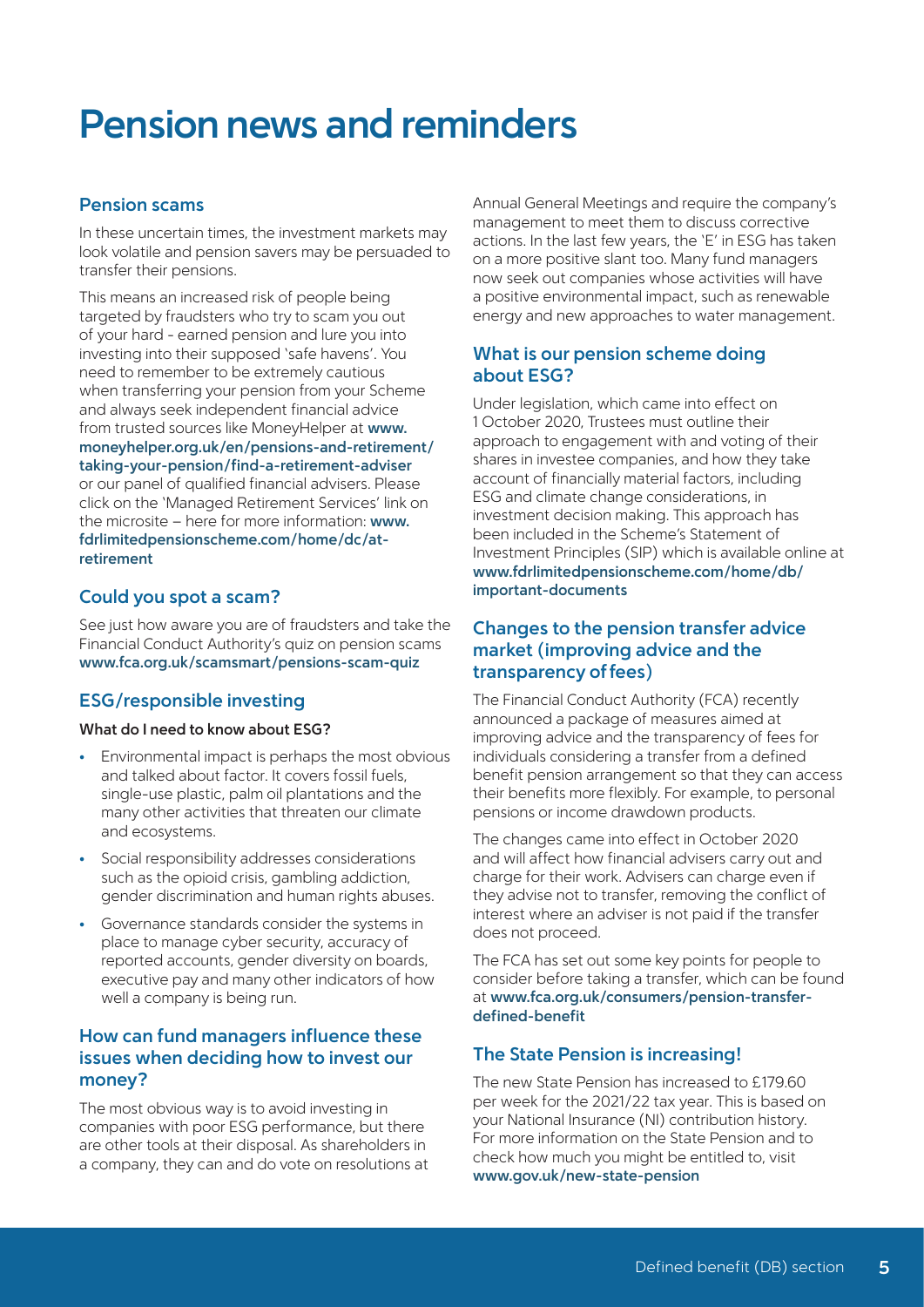# **Pension news and reminders (continued)**

## **Your annual savings allowances**

#### The annual allowance (AA)

The AA is the amount of pension contributions you can invest in all of your pension arrangements (including any employer contributions) each tax year without incurring additional tax charges. Most people will have an AA of £40,000. However, special rules apply if you have a taxable income of more than £200,000 (the tapered annual allowance) or if you have drawn any defined contribution (DC) pension savings other than in the form of an annuity (the money purchase annual allowance) (with or without tax-free cash). More details on these are provided below.

#### Tapered annual allowance (TAA)

TAA applies for people whose taxable income is over £200,000 a year. If your taxable income is over £200,000 you need to work out your adjusted income. Adjusted income is the value of your employment income, pension contributions (including those from your employer), plus any other income you might get from other sources.

If your adjusted income is over £240,000, your TAA will reduce (from the standard £40,000 AA) on a sliding scale to a minimum of £4,000 for those earning £312,000 or more.

#### Money purchase annual allowance (MPAA)

This applies to DC savings only, including DC additional voluntary contributions (AVCs). If you have started to access any DC retirement benefits flexibly elsewhere, such as through flexible drawdown, and want to continue paying contributions to a scheme your AA will reduce to £4,000. The purpose of the MPAA is to prevent people from benefiting twice from tax benefits.

#### The lifetime allowance (LTA)

This is the total amount of retirement savings you can build up over your working life without incurring an LTA charge when you start to access your benefits (excluding any State Pension). In the 2021/22 tax year, the standard LTA is £1.0731 million. Under the current legislation the LTA has been frozen at this level until April 2026.

**Remember: it is your responsibility to monitor your position against the pension tax allowances.**

### **Expression of wish form**

In the event of your death, the Trustees are responsible for deciding to whom any discretionary death benefits should be paid. You can help the Trustees with this decision by completing an expression of wish form. This is the most effective way to ensure your loved ones receive your benefits when you die.

Your personal circumstances may change over time and, also therefore, who you would like to receive your benefits when you die. It is important that you keep your expression of wish form up to date at all times. The form also allows you to add any additional information you feel would be relevant for the Trustees to know when determining your beneficiaries.

Out of date forms, that do not match up with your wishes when you die, can cause lengthy investigations by the Trustees into who should receive any death benefits. This can in turn cause delays in paying these benefits.

Make sure all your personal information is up to date, so we can ensure you are provided with accurate information about your pension and to help us to pay your benefits on time.

You can update your expression of wish by logging into your personal account **[www.hartlinkonline.co.uk/](https://www.hartlinkonline.co.uk/fdrlimitedpensionscheme/hopl.chi/wui/homepgui.html) [fdrlimitedpensionscheme](https://www.hartlinkonline.co.uk/fdrlimitedpensionscheme/hopl.chi/wui/homepgui.html)** or alternatively can download the form on the Scheme website **[www.fdrlimitedpensionscheme.com/home/](https://www.fdrlimitedpensionscheme.com/home/db/important-documents) [db/important-documents](https://www.fdrlimitedpensionscheme.com/home/db/important-documents)**

## **Financial advice**

Remember, neither the Trustees nor the administrator can give you financial advice when it comes to your investments or your pension. We recommend you speak to an independent financial advisor before making a decision with regards to your pension. You can find a financial advisor at **[www.moneyhelper.org.](http://www.moneyhelper.org.uk/en/pensions-and-retirement/taking-your-pension/find-a-retirement-adviser) [uk/en/pensions-and-retirement/taking-your-pension/](http://www.moneyhelper.org.uk/en/pensions-and-retirement/taking-your-pension/find-a-retirement-adviser) [find-a-retirement-adviser](http://www.moneyhelper.org.uk/en/pensions-and-retirement/taking-your-pension/find-a-retirement-adviser)**

Capita has also partnered with a number of professional financial advisers that can help you understand your options and provide advice where required. Should you wish to take advantage of this service, please click on the 'Managed Retirement Services' link on the microsite – here: **[www.fdrlimitedpensionscheme.com/home/dc/at](https://www.fdrlimitedpensionscheme.com/home/dc/at-retirement)[retirement](https://www.fdrlimitedpensionscheme.com/home/dc/at-retirement)**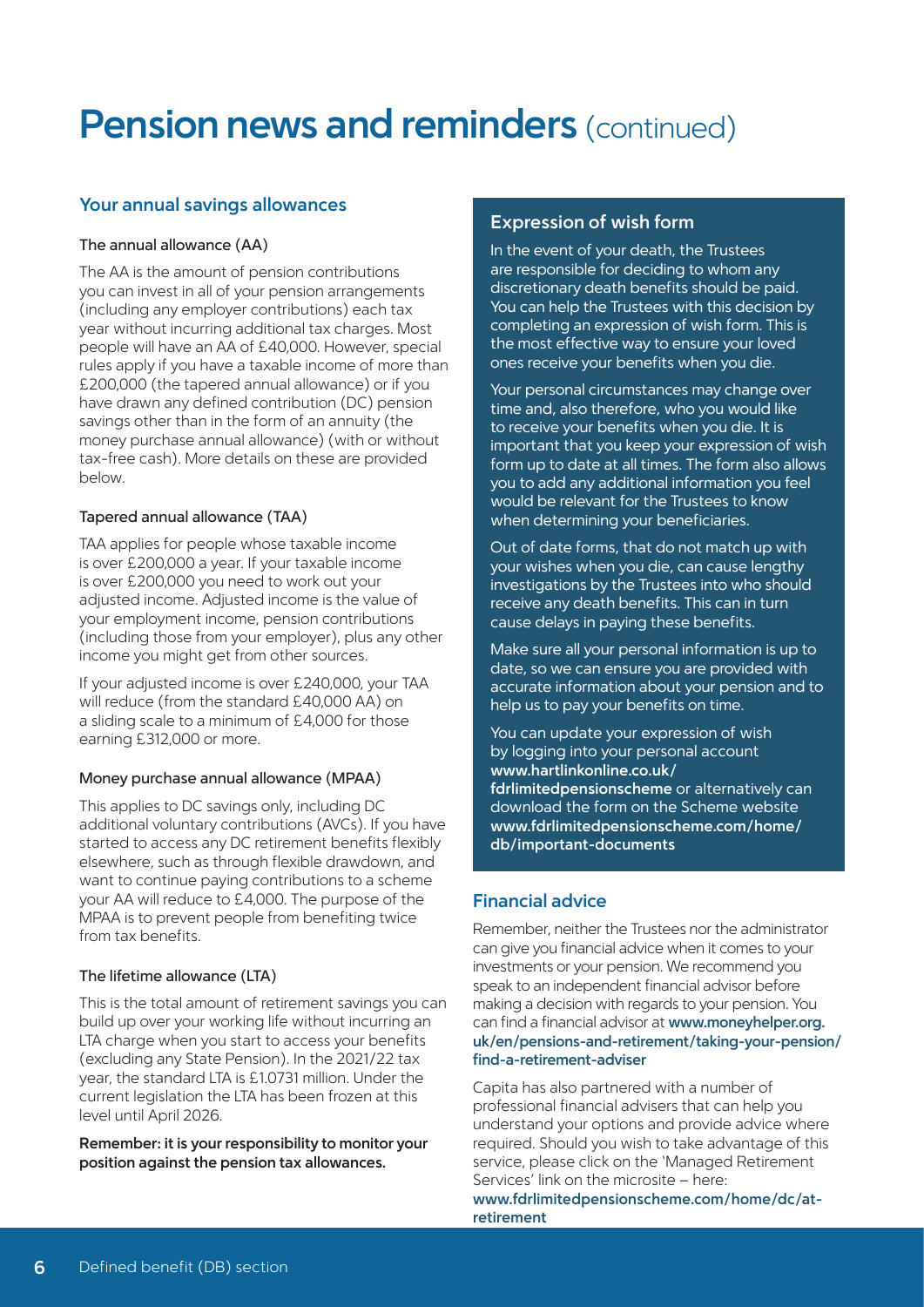# **Pension news and reminders (continued)**

## **FDR online – your last chance to sign up**

We are moving to paperless communications, but we want to stay in touch with you and ensure you are up to date with all the latest information about pensions and the defined benefit (DB) section of the FDR Limited Pension Scheme (the Scheme).

This is your last chance to sign up to online communications as we will not be producing Scheme documents on paper from next year.

**All we need is your PERSONAL email address. That way, if you leave the Company, we will still be able to stay in touch with you.**

Just visit **www.fdrlimitedpensionscheme.com/home/sign-up** to sign up for online communications.

# **Trustees and advisers**

The Trustee Company has five Directors, two of whom are Member Nominated.

The current directors are:

- Carol Carter
- Peter Motley
- Keith Rowling
- Dan Waller
- Ross Trustees Services Limited, represented by Jo Myerson

To assist with technical matters, the Trustees make use of specialist advisers. The advisers that the Trustees employ are listed below:

| Secretary to the Trustees | <b>Andrew Smith, Capita Pension Solutions</b>           |  |
|---------------------------|---------------------------------------------------------|--|
| Scheme actuary            | <b>Aon Hewitt Limited</b>                               |  |
|                           | <b>Jane Curtis FIFA</b>                                 |  |
| Scheme administrator      | <b>Capita Pension Solutions</b>                         |  |
| Investment managers       | Legal & General Assurance (Pensions Management) Limited |  |
|                           | <b>River and Mercantile Investments Limited</b>         |  |
| Employer covenant adviser | <b>XPS Pensions Group</b>                               |  |
| Investment adviser        | <b>River and Mercantile Investments Limited</b>         |  |
| <b>AVC</b> provider       | <b>Standard Life Assurance Society</b>                  |  |
| <b>Solicitors</b>         | <b>Eversheds Sutherland LLP</b>                         |  |
| <b>Auditor</b>            | Ernst & Young LLP                                       |  |
| <b>Bankers</b>            | National Westminster Bank Plc                           |  |